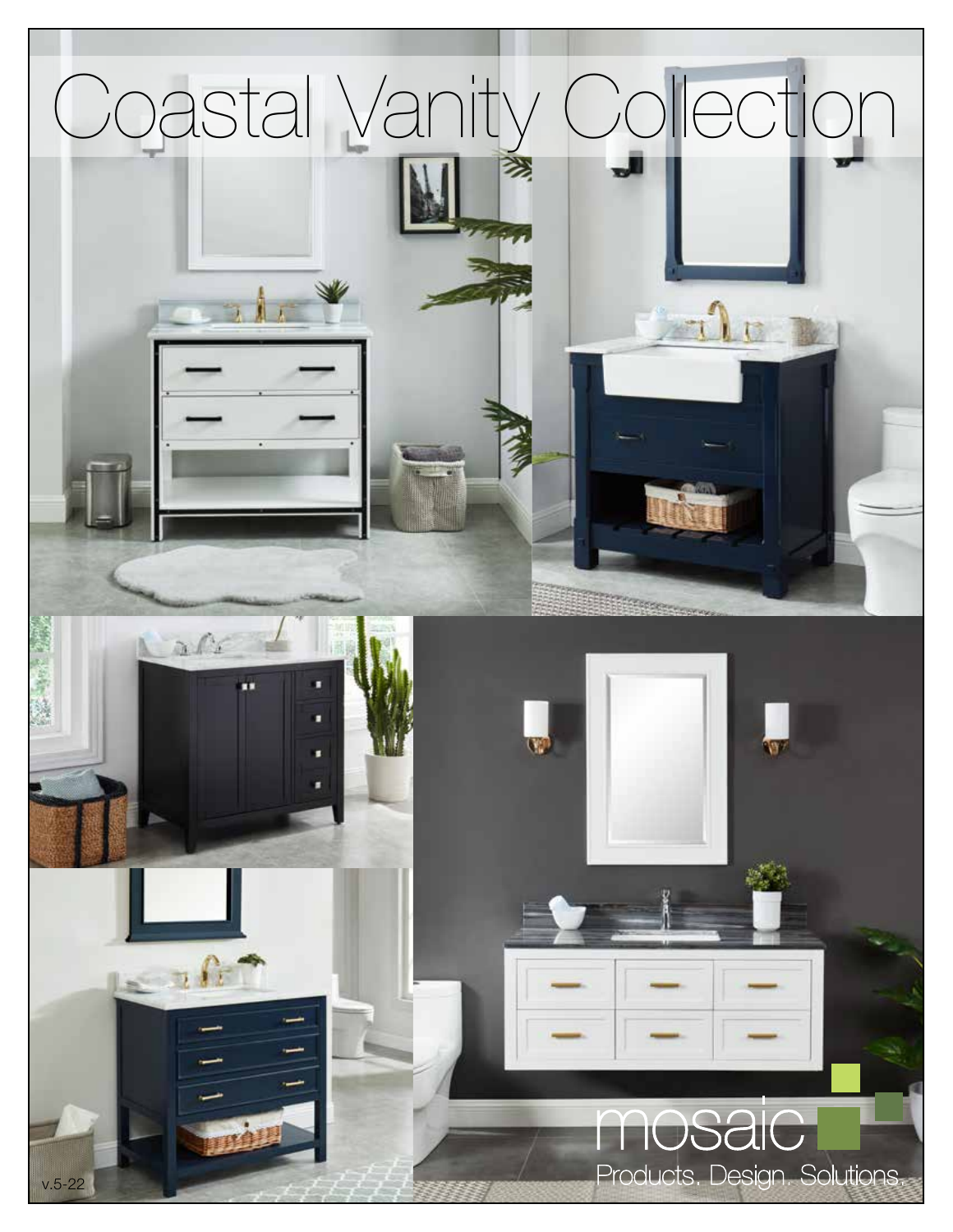### adele

- Solid wood frame and drawers in Dove White or Navy Blue finish
- Soft closing drawers; Open shelf
- Matte Black hardware included
- 1" thick solid Italian Carrara White Marble Top with 4" backsplash and 8" widespread predrilled faucet holes \*
- Rectangular china farmhouse sink
- Faucet not included \*
- One Year Limited Warranty

|            |                         | Dove White | Navy Blue  |                                  |
|------------|-------------------------|------------|------------|----------------------------------|
| 31" Vanity | 31" W x 22" D x 34.5" H | BV633831W  | BV633831NB | \$758.50 (W)<br>\$998.33 (NB)    |
| 37" Vanity | 37" W x 22" D x 34.5" H | BV633837W  | BV633837NB | \$833.50 (W)<br>$$1,148.33$ (NB) |
| 49" Vanity | 49" W x 22" D x 34.5" H | BV633849W  | BV633849NB | \$1.698.33                       |
| 61" Vanity | 61" W x 22" D x 34.5" H | BV633861W  | BV633861NB | \$1,998.33                       |

Faucet Options Include: Ultra Faucets Twist (QS), Hansgrohe Joleena (SO), or Ultra Faucets Ardua (SO). HG50001821





For your convenience, products shown in a green box are stocked in our Central Service Center. Orders placed before noon are available within 1 business day.

\* Please Note: Farmhouse vanity sinks do not allow for a "plunger" style drain to be installed. Per plumbing code, since the sink has no





overflow, a non-close drain must be used.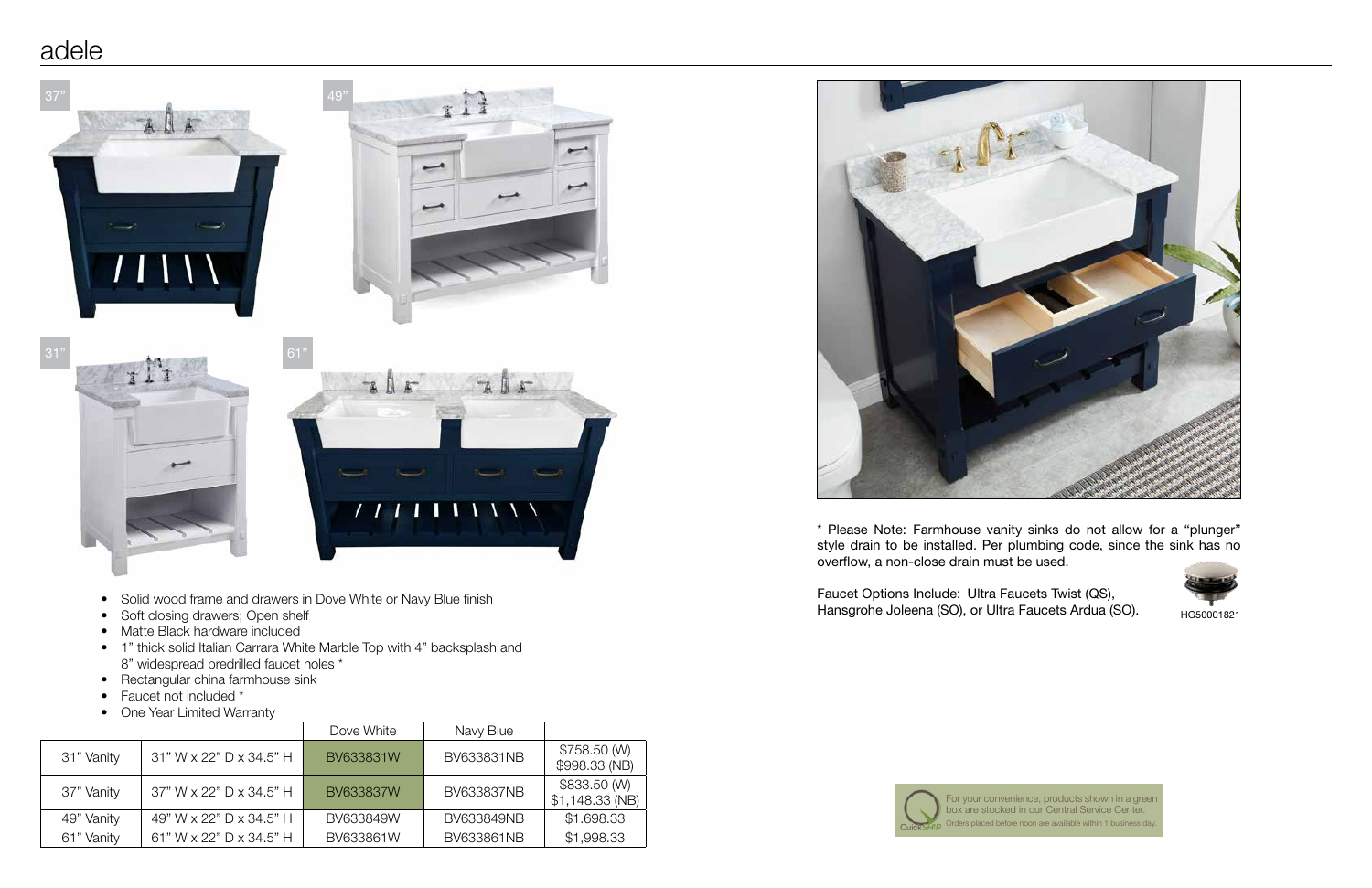- Solid wood frame and drawers in White finish
- Soft closing drawers; Open shelf
- Black metal trim
- Black finish handles included
- Marmala White Marble Top with 4" backsplash and 8" widespread predrilled faucet holes
- Rectangular ceramic undermount sink
- Faucet not included
- One Year Limited Warranty





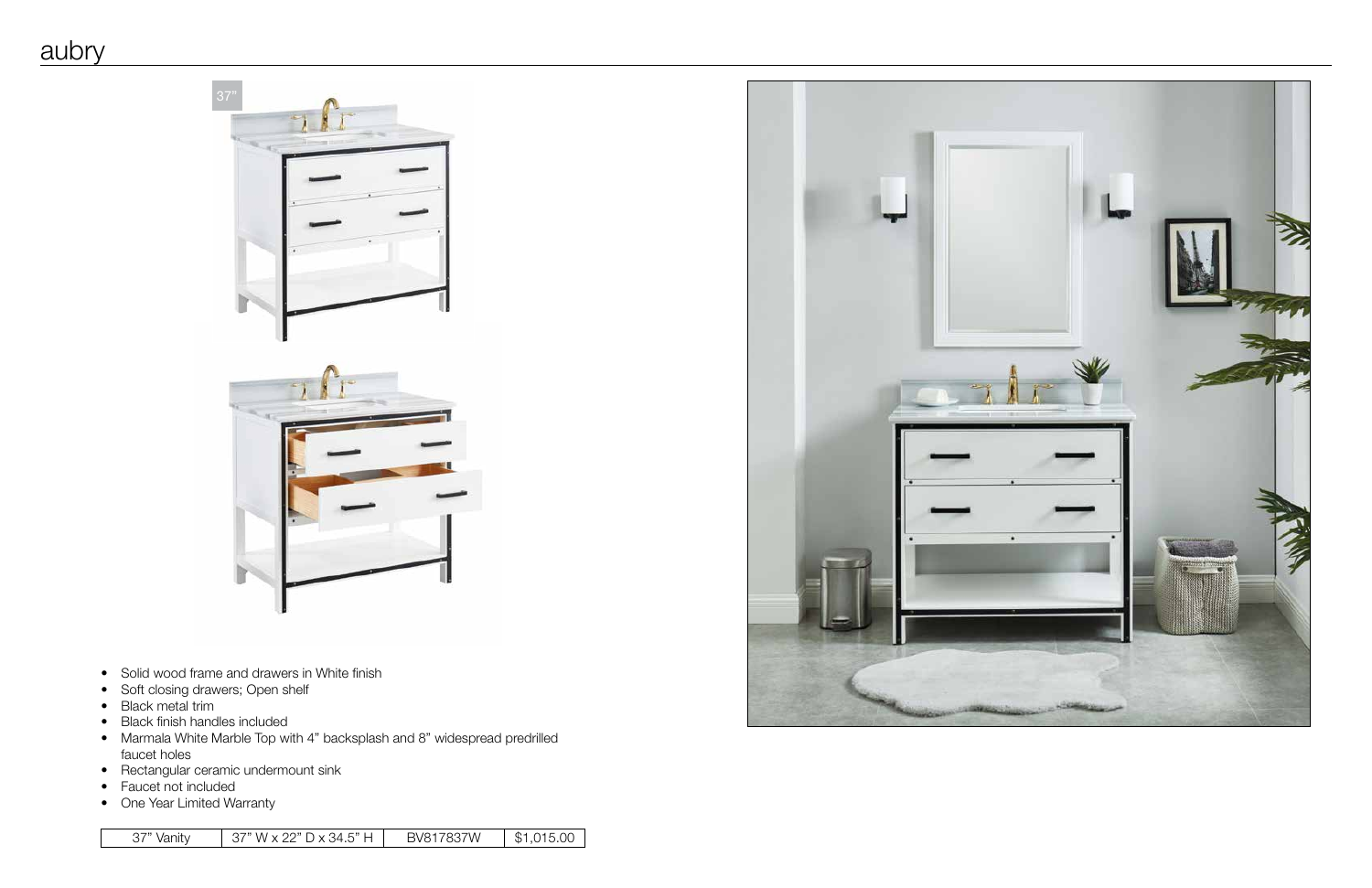- Solid wood frame and drawers in Dove White finish
- Soft closing drawers
- Wall mounted
- Gold finish handles included
- Palissandro Blue Marble Top with 4" backsplash and 8" widespread predrilled faucet holes
- Rectangular china undermount sink
- Faucet not included
- One Year Limited Warranty

| 49" Vanity | 49" W x 22" D x 34.5" H | BV628849W | $^{\prime}$ \$1,365.00 |
|------------|-------------------------|-----------|------------------------|
|------------|-------------------------|-----------|------------------------|

49"





Please Note: Image shows a single hole faucet, but this vanity is predrilled for a 3 hole widespread faucet.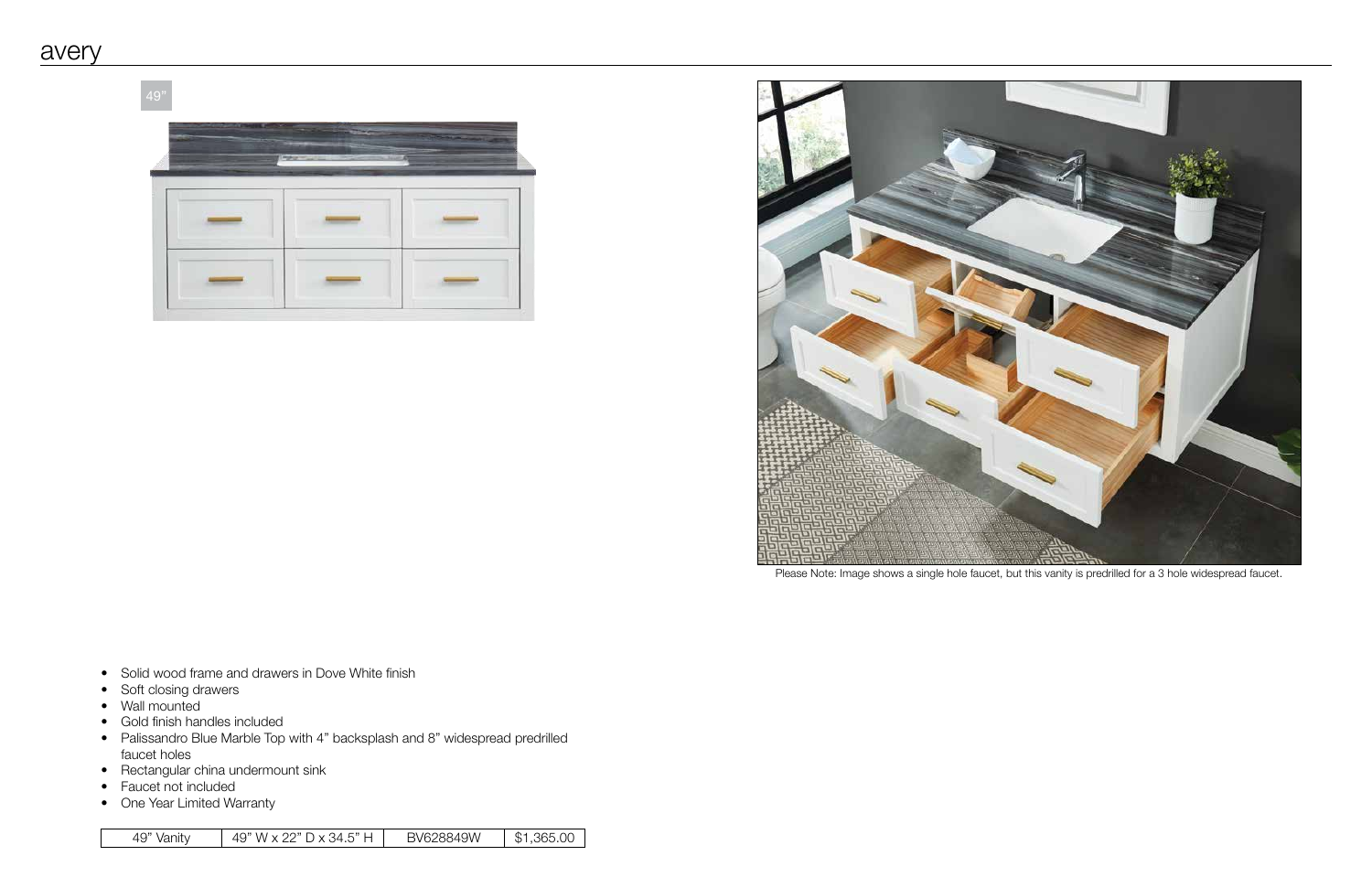# joanna

- Solid wood frame, doors, and drawers in White finish
- Soft closing drawers
- Matte Black finish hardware included
- 1" thick solid Italian Carrara White Marble Top with 4" backsplash and 8" widespread predrilled faucet holes
- Rectangular china undermount sink
- Faucet not included
- One Year Limited Warranty

| 31" Vanity | $31"$ W x 22" D x 34.5" H | BV620831W | \$898.33   |
|------------|---------------------------|-----------|------------|
| 37" Vanity | 37" W x 22" D x 34.5" H   | BV620837W | \$1,081.67 |
| 49" Vanity | 49" W x 22" D x 34.5" H   | BV620849W | \$1,665.00 |
| 61" Vanity | 61" W x 22" D x 34.5" H   | BV620861W | \$1,998.33 |





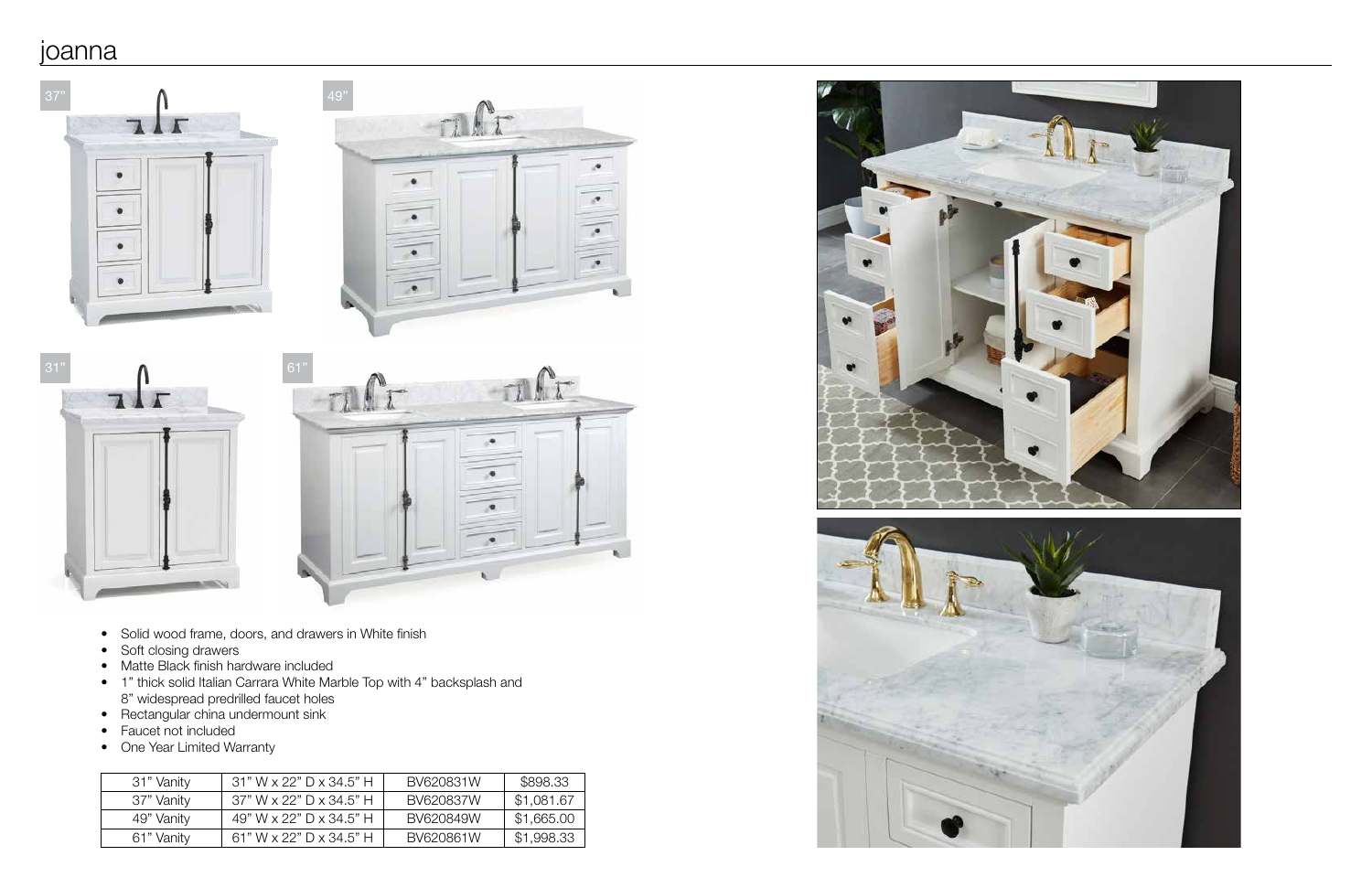# miranda hybrid



- Hybrid plywood and MDF construction
- Soft closing drawers and doors; Tilt-out top drawer; Open shelf
- Adjustable legs for uneven floors
- Polished Chrome finish hardware on Dove White and Gold finish on Navy
- 1-1/4" thick laminated Bianco Venatino Marble Top with 4" backsplash and 8" widespread predrilled faucet holes
- Rectangular undermount ceramic sink
- Faucet not included
- One Year Limited Warranty

|            |                         | Dove White          | Navy Blue    |            |
|------------|-------------------------|---------------------|--------------|------------|
| 31" Vanity | 31" W x 22" D x 34.5" H | <b>BV815731DW-H</b> | BV815731NB-H | \$1,197.50 |
| 37" Vanity | 37" W x 22" D x 34.5" H | <b>BV815737DW-H</b> | BV815737NB-H | \$1,397.50 |
| 61" Vanity | 61" W x 22" D x 34.5" H | BV815761DW-H        | N/A          | \$2,697.50 |



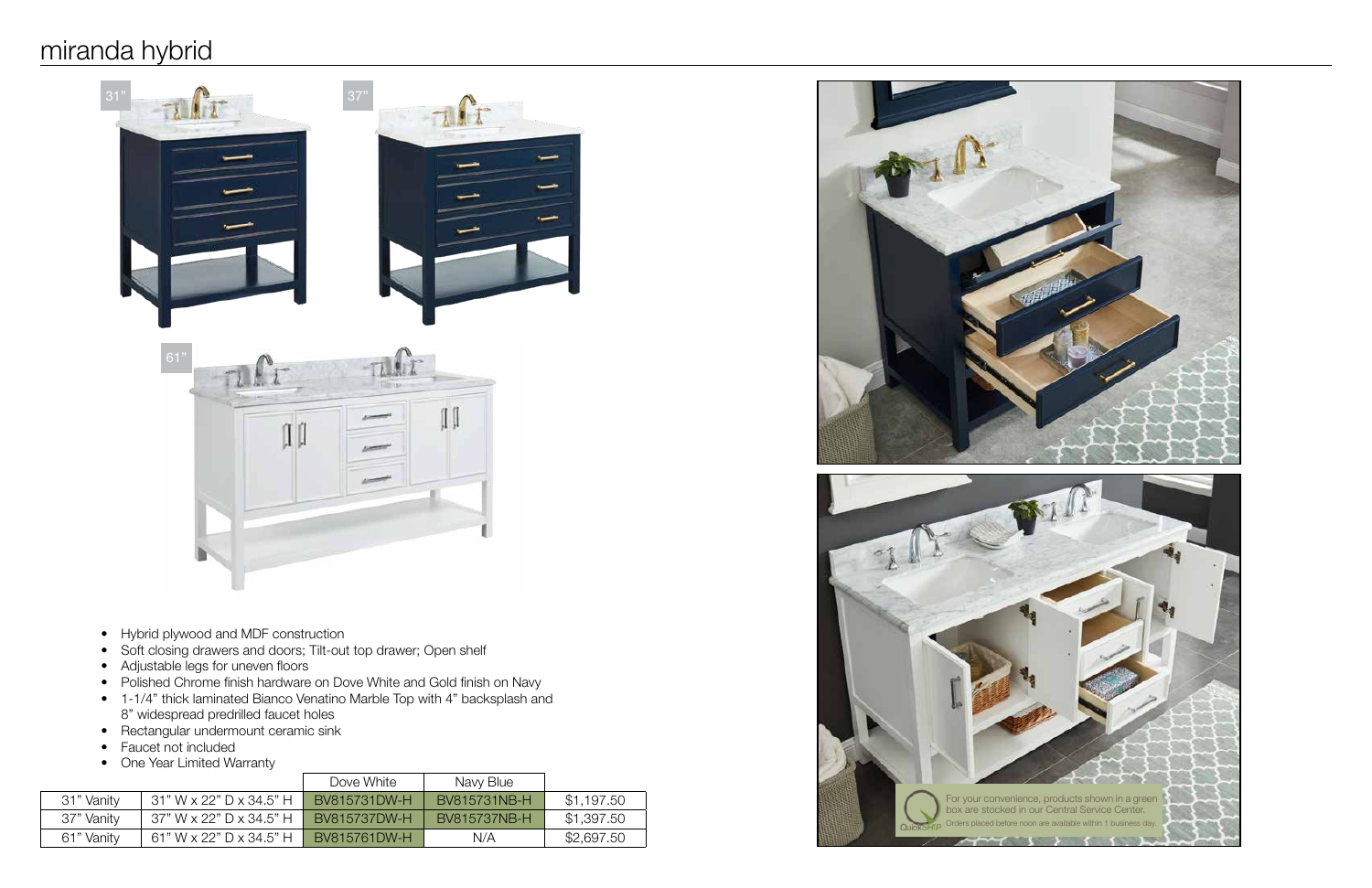### sloane

- Solid wood frame, doors, and drawers in Espresso finish
- Soft closing drawers
- Brushed Nickel finish hardware included
- 1" thick solid Italian Carrara White Marble Top with 4" backsplash and 8" widespread predrilled faucet holes
- Rectangular china undermount sink
- Faucet not included
- One Year Limited Warranty

| 31" Vanity | 31" W x 22" D x 34.5" H   | BV621831E | \$881.67   |
|------------|---------------------------|-----------|------------|
| 37" Vanity | $37"$ W x 22" D x 34.5" H | BV621837E | \$833.50   |
| 49" Vanity | 49" W x 22" D x 34.5" H   | BV621849E | \$1,598.33 |
| 61" Vanity | 61" W x 22" D x 34.5" H   | BV621861F | \$1,998.33 |





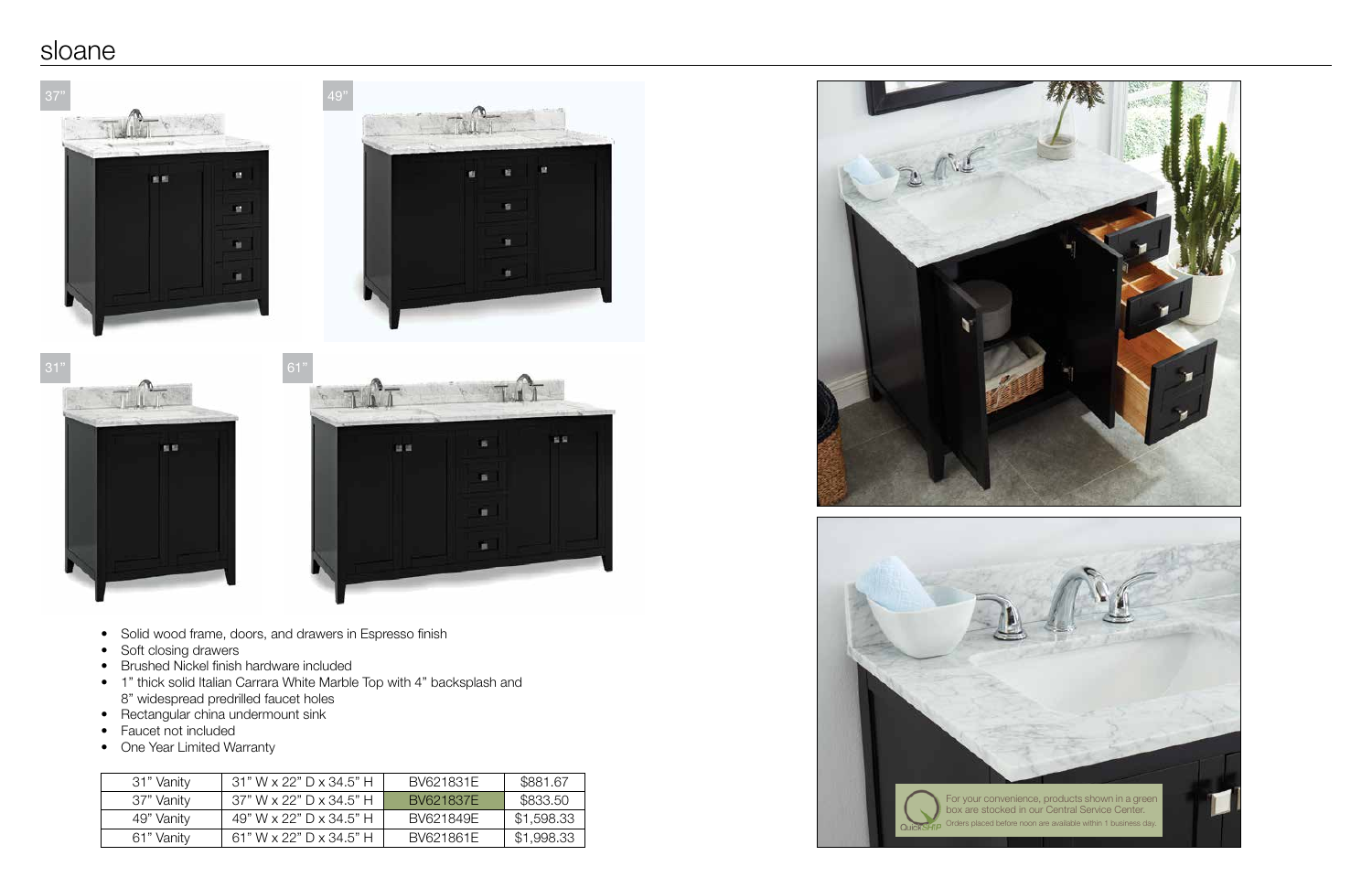# willa

- Solid wood frame, doors, and drawers in White finish
- Soft closing drawers; One flip down drawer; Open shelf
- Brushed Nickel finish hardware included
- 1" thick solid Italian Carrara White Marble Top with 4" backsplash and 8" widespread predrilled faucet holes
- Rectangular china undermount sink
- Faucet not included
- One Year Limited Warranty

| 31" Vanity | $31"$ W x 22" D x 34.5" H | BV620531W | \$898.33   |
|------------|---------------------------|-----------|------------|
| 37" Vanity | $37"$ W x 22" D x 34.5" H | BV620537W | \$803.50   |
| 49" Vanity | 49" W x 22" D x 34.5" H   | BV620549W | \$1,565.00 |
| 61" Vanity | 61" W x 22" D x 34.5" H   | BV620561W | \$1,465.08 |